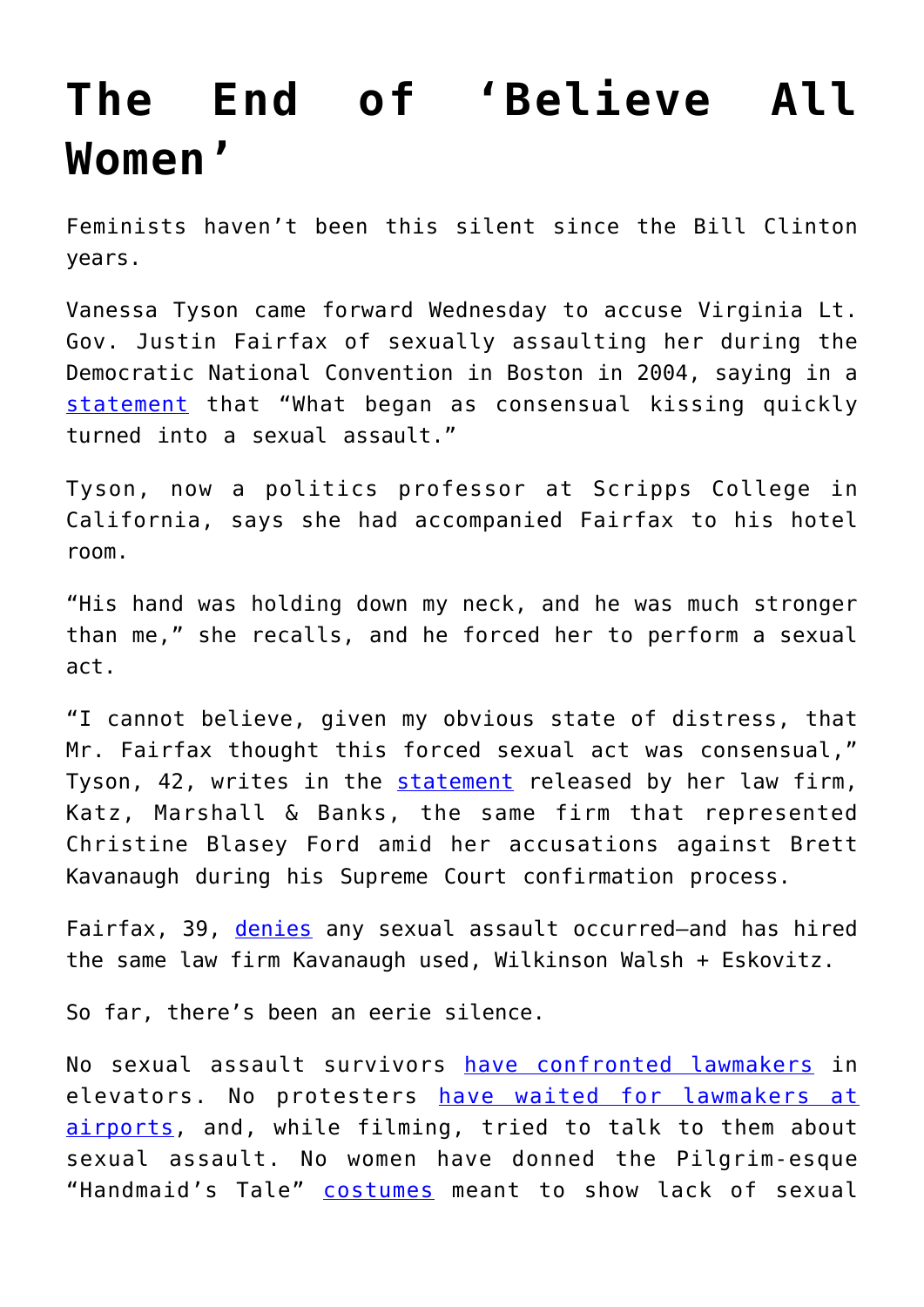autonomy and appeared in the Virginia State Capitol. No [protests](https://www.theguardian.com/us-news/2018/oct/04/kavanaugh-supreme-court-protests-washington) have occurred, and on social media, there's a notable absence of cries to "believe all women."

Apparently, if you accuse a Democrat, "believe all women" doesn't apply.

Of course, Tyson, who calls herself "a proud Democrat," just released her statement. And one Democrat freshman congresswoman, Rep. Jennifer Wexton of Virginia, has said she believes her.

*I believe Dr. Vanessa Tyson.*

*— Rep. Jennifer Wexton (@RepWexton) [February 6, 2019](https://twitter.com/RepWexton/status/1093271598000422913?ref_src=twsrc%5Etfw)*

But even if the "believe all women" crowd does eventually end up supporting Tyson, the pause is telling—because it reveals that the left never really believed in believing all women.

Because if it did, it wouldn't need time to weigh Tyson's accusations vs. Fairfax's denials. (Or more cynically, time to weigh whether believing Tyson is worth the cost of pushing out the pro-abortion, Planned Parenthood-endorsed Fairfax.)

Like many Americans, I was troubled when Ford accused Kavanaugh of sexual assault. I was glad to see the Senate Judiciary Committee took Ford's allegations seriously, investigated them, and ultimately gave Ford a hearing with questioning on the Republican side done by an experienced sexcrimes prosecutor. I was likewise glad the Senate Judiciary Committee researched two further claims of sexual misconduct against Kavanaugh.

It's absolutely true that when a woman makes a sexual assault allegation, she should be taken seriously, particularly given that she has put her own name and reputation on the line—as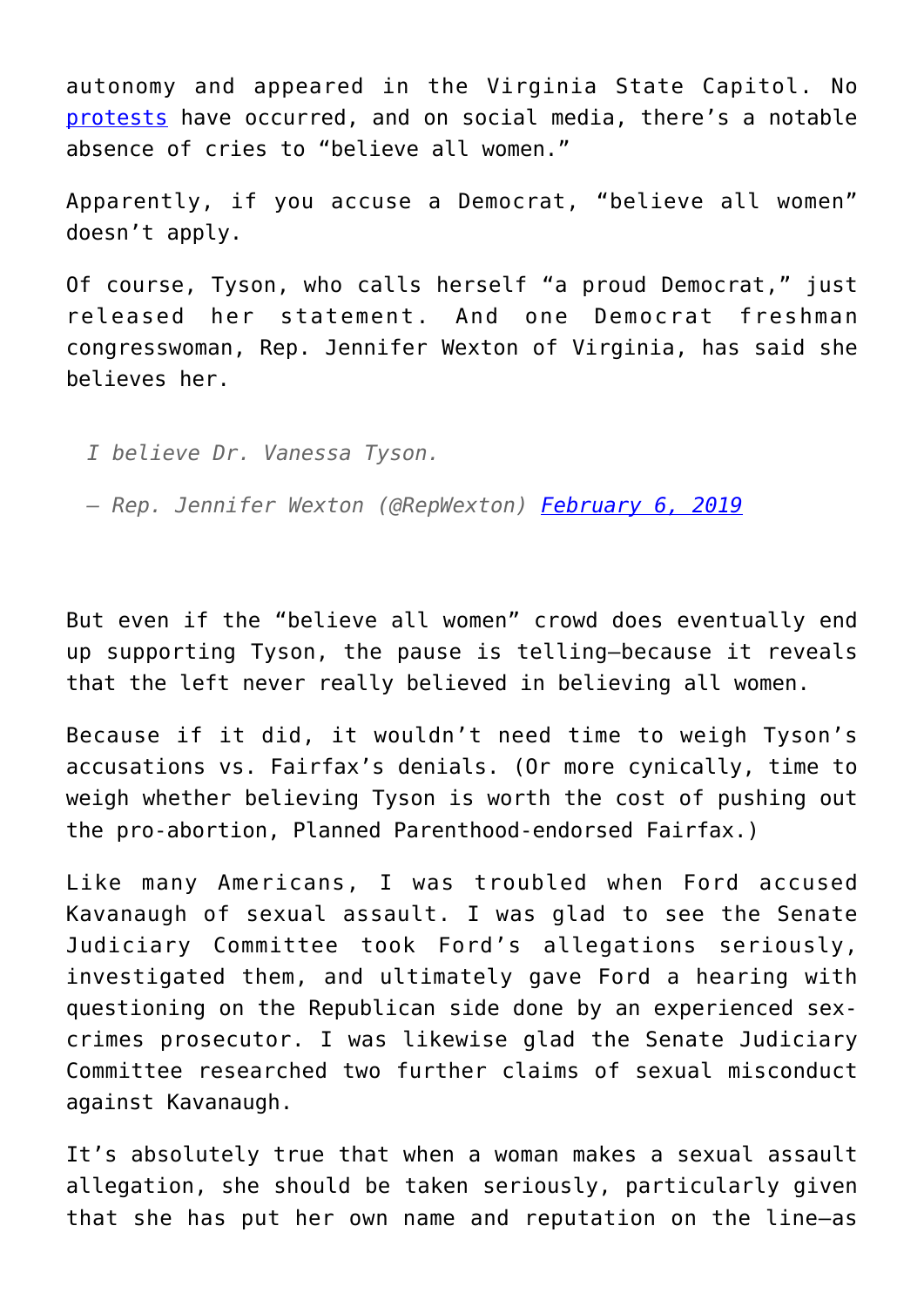well as come forward knowing that she'll likely face significant political vitriol from supporters of her alleged attacker.

And I would hope that partisans on both sides would do their best to wait for the evidence, and not base their sentiments on whether the alleged attacker is one of their guys or not.

But "take seriously" is a very different standard from "believe all women."

"Believe all women" reduces every woman to some kind of inane idiot, unable to lie even if she wanted to. It assumes no woman has ever gotten confused or been mistaken about the exact circumstances surrounding a trauma.

And it's also certainly not a standard the left applied before Christine Blasey Ford, as [Juanita Broaddrick,](https://www.dailysignal.com/2018/09/27/why-bill-clintons-accuser-doesnt-believe-ford/) Kathleen Willey, and others can attest.

Unfortunately, by politicizing the issue of sexual assault, the left has distracted us from the real work that needs to be done.

What can the U.S. do to help ensure any woman who experiences sexual assault is best equipped to get justice against her perpetrator? Can police officers be better trained to help a traumatized woman when she comes to make a report? Are these cases being prosecuted in the best way, consistently?

Are there steps we as a culture can take to help ensure women aren't put in vulnerable positions? Given the role of hotel rooms in some of the #MeToo scenarios and now allegedly in the Fairfax case as well, can we make it completely socially and professionally inappropriate for any man to ask a female colleague to come up to a hotel room, no matter the pretext? (Of course, no woman who does go up to a hotel room is in any way to blame for her assault—the only person to blame in any sexual assault is the attacker.)